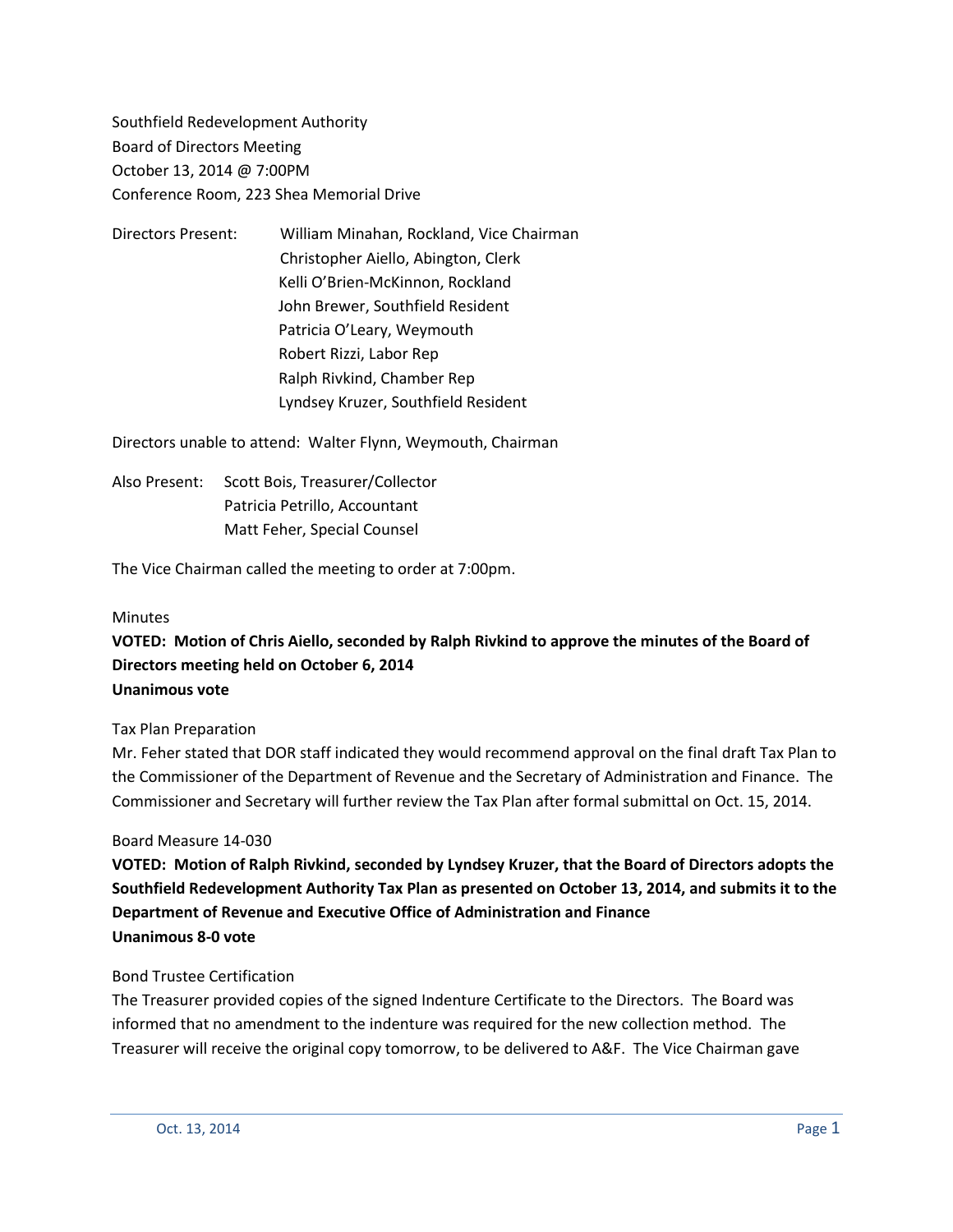kudos to Mr. Bois and Mr. Feher for successfully complying with the Tax Plan and Bond Indenture legislative deadlines.

#### Board measure 14-031

**VOTED: Motion of John Brewer, seconded by Chris Aiello, that the Board of Directors accepts the Bond Trustee Certificate as evidence that an amendment to the Trust Indenture is not required, and authorizes the delivery of the Certificate to the Secretary of Administration and Finance Unanimous 8-0 vote**

#### A&F Update

Mr. Feher noted a meeting took place Friday, October 10, 2014 at A&F to discuss the requirements of the Redevelopment Plan, which must be submitted before consideration of amendments to the existing Parkway Financing MOA. Mr. Feher noted LNR/Starwood's draft Redevelopment Plan was released just prior to the Board meeting and was available for full board review. Ms. O'Leary noted that the South Shore Chamber of Commerce submitted a proposal to A&F expanding the definition of Net New Revenue.

#### Topics not anticipated

Discussion ensued on forming a working group to review LNR/Starwood's draft Redevelopment Plan. Ms. O'Leary and Mr. Rizzi volunteered, and the Vice Chairman assigned the Project Manager, Jim Young, to work on the draft Redevelopment Plan as well. A conference call with A&F was scheduled for Thursday, Oct. 16, 2014.

The Vice Chairman noted the requirement to revise the Disposition and Development Agreement (DDA) to conform to the new legislation, and the need to negotiate terms with Starwood in an expeditious manner. Mr. Rivkind was informed that the DDA was an operative agreement with the Master Developer. After some discussion on forming a working group, Mr. Rivkind, Ms. McKinnon, Mr. Aiello and Ms. O'Leary volunteered, and the Vice Chairman also assigned the Treasurer and the Project Manager to provide input to the DDA revisions.

The Vice Chairman noted that the Board's prior vote on warrant signatures did not specify execution of contracts and service agreements; he suggested that a majority of the Board sign off on these documents.

### **VOTED: Motion of Lyndsey Kruzer, seconded by John Brewer, that a minimum of five (5) Board signatures are required on all contracts and agreements Unanimous vote**

The Vice Chairman stated that calls to Special Counsel must be focused specifically on legislative objectives, and that only one point person in each working group may communicate with Counsel to control order and costs.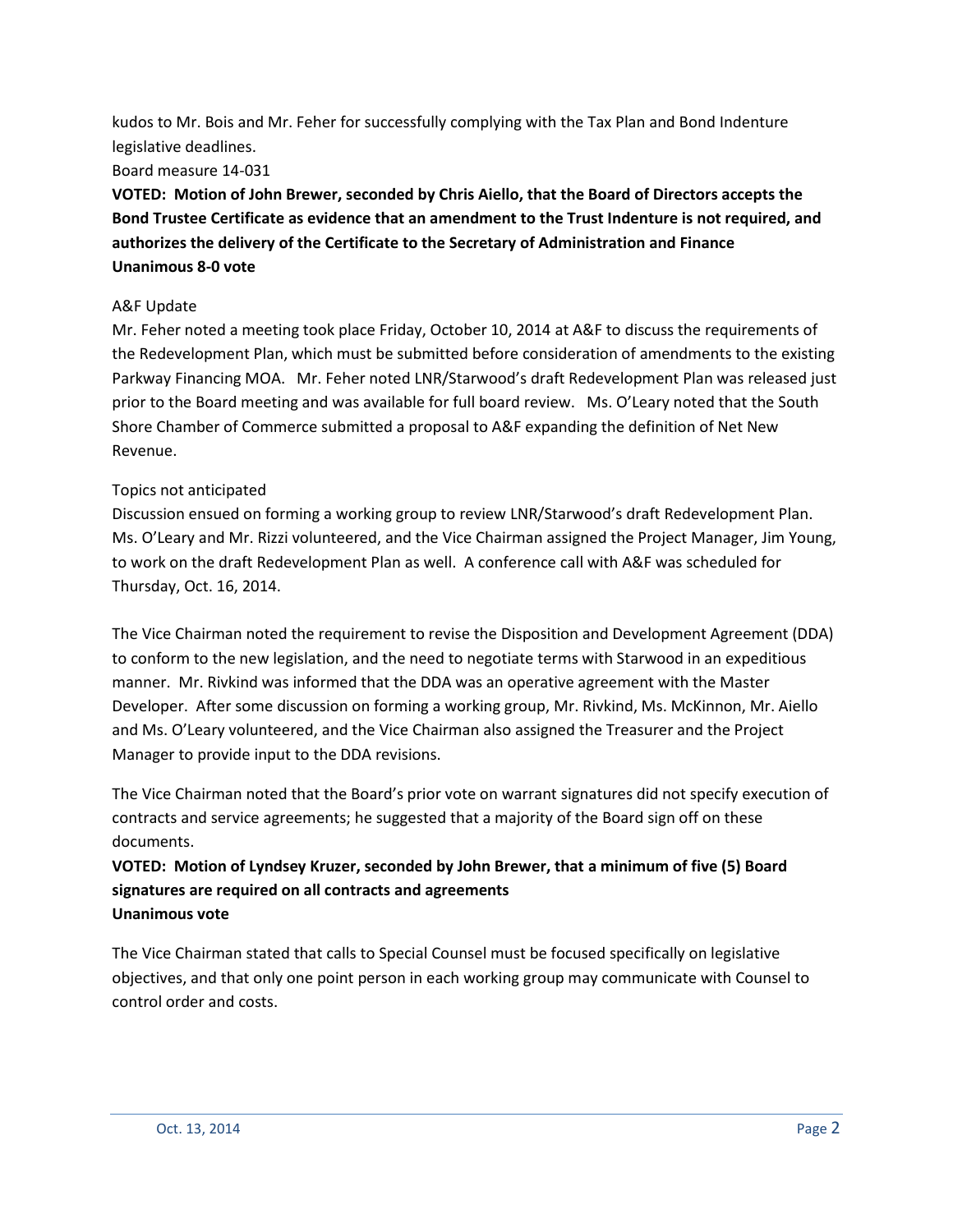Mr. Rivkind gave kudos to the Board for making the Oct.  $15<sup>th</sup>$  deadline; and suggested, as a quasimunicipal entity, that the Board should think about committees that would be needed in 2015, such as a personnel committee.

#### Next Meeting

A lengthy discussion ensued on scheduling another meeting, and the Board action to be taken at that meeting. No one had an opportunity to review LNR/Starwood's draft Redevelopment Plan, the conference call with A&F was still pending and some Directors had conflicts on every date that was considered. The Vice Chairman suggested letting the subcommittees do their work, and scheduling a Board meeting the following week, noting that an emergency meeting could be called if needed. Ms. O'Leary stated a Board discussion was needed on the Redevelopment Plan; Weymouth wanted to be sure the amenity plan was included. Some board members wanted an update on A&F's initial reaction to Starwood's draft Redevelopment Plan. Mr. Feher noted the Redevelopment Plan was an SRA deliverable, and was tied to amending the Parkway Financing MOA as per the legislation, but there was no due date.

Discussion ensued on providing opportunity for public comment on the draft Redevelopment Plan by putting it on the website. Concerns were raised that the Board had to move quickly through the negotiation process with A&F because they would soon undergo a significant administration change. Mayor Kay voiced concern that the Host Towns did not have ample time to review and comment on a Redevelopment Plan that they will have to live with.

Matt Barry, Starwood, informed the Board that the draft Redevelopment Plan was just a financial instrument for absorption and yield analysis on targeted goals, and it was intended to be used to renegotiate the Parkway Financing MOA. It did not replace the reuse plan or master plan, nor was it guidance for the entire project for all time. Mr. Feher stated the legislation was ambiguous about what the Redevelopment Plan should contain. Some Directors were expecting more on the Redevelopment Plan from Mr. Barry.

A quorum was found for Monday, October 20, 2014 and Tuesday, Oct. 28, 2014. Mr. Barry agreed to make a presentation to the Board on Oct. 20<sup>th</sup> on Starwood's draft Redevelopment Plan. The Host Towns will be informed of the presentation.

## **VOTED: Motion of Chris Aiello, seconded by Robert Rizzi, to cancel the meeting scheduled for Tuesday, October 14, 2014**

**Unanimous vote**

**VOTED: Motion of Chris Aiello, seconded by Kelli O'Brien-McKinnon, to meet on October 20, 2014 @ 7:00pm for a presentation of the LNR/Starwood Draft Redevelopment Plan** 

**Unanimous vote**

**VOTED: Motion of Kelli O'Brien-McKinnon, seconded by Ralph Rivkind, to meet on Tuesday, October 28, 2014 @ 7:00pm**

**Unanimous vote**